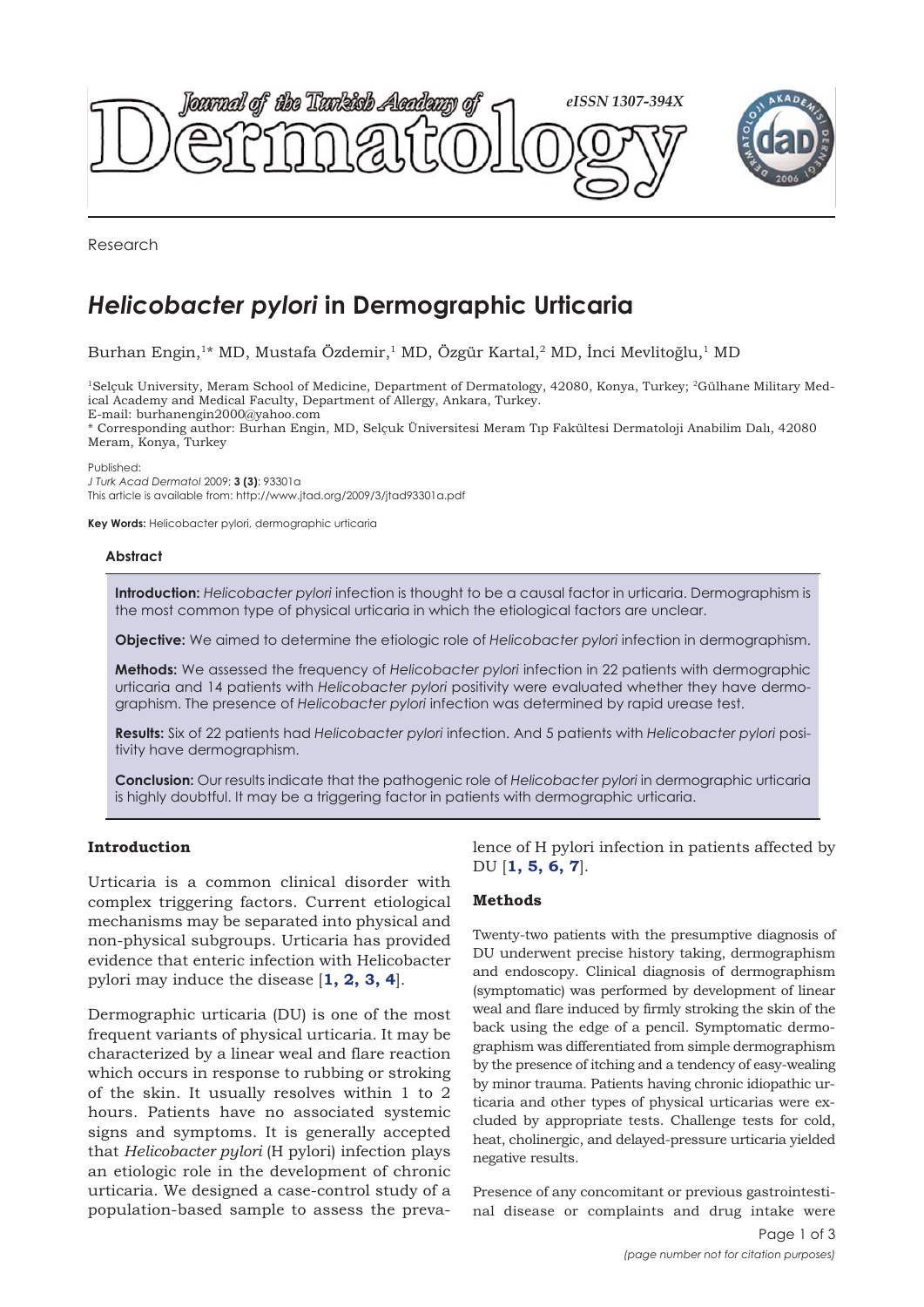recorded. After detailed physical examination each patient was studied according to routine biochemistry. Patients were not on any continuous treatment. Six patients were receiving H1 antihistamines during the symptomatic phase. They have stopped antihistamine therapy for at least 48 hours.

Fourteen patients with helicobacter positivity (9 women and 5 men; mean age 36.6 years) were used as control group. Presence of any concomitant or past gastrointestinal disease was recorded. They underwent a full physical examination. In this group dermographism positivity is defined as an abnormal wealing response of the skin to moderate local trauma with the presence of itching. Informed consent was obtained from all patients and controls.

H pylori infection was identified by the same method in patients and controls. Patients undergoing elective endoscopy were routinely tested for H pylori using the rapid urease test (CLOtest). At endoscopy an antral biopsy was immediately inserted into the gel of a prewarmed CLOtest and then kept at 37°C on a warmer. CLOtests were examined for a characteristic color change from yellow to red at the end of the endoscopy session. If the CLOtest was red, it was recorded as positive.

 $A \chi^2$  exact test was used for comparison between those with and without symptomatic dermographism and the presence or absence of *H. pylori* infection.

## **Results**

Twenty-two patients (14 women and 8 men) diagnosed with DU were enrolled in the study. The patients' ages ranged from 18 to 52 years (mean, 28.6 years). The mean age of onset was 21.6 years (range: 12 years to 51 years). The peak age of onset was during the second decade. The duration of disease extended from 6 months to 12 years (mean: 14 months). The mean duration at last follow-up was 9 months. The duration was longer than 5 years in 4 patients and longer than 10 years in 2 patients. The symptoms were seen in all regions of the body with a less frequent swelling of mucosa. The scalp and genitalia were less often affected. Five patients mentioned present or past gastrointestinal symptoms. Laboratory tests revealed no significant abnormalities. A moderate elevation of total IgE was recorded in six patients (atopic ones and the other patients). According to physical examination 3 patients were recorded as atopic. There was no temporal

**Table 1.** *Helicobacter pylori* Positivity in Dermographic Urticaria

|          | $H.$ pylori $(+)$ | $H.$ pylori $(\cdot)$ | Total |
|----------|-------------------|-----------------------|-------|
| Patients |                   |                       | ററ    |

relationship between the onset and exacerbation of atopic complaints and DU. No malignant or other systemic diseases were found in patients with dermographism.

Six patients of 22 had H pylori infection (**Table 1**). Two patients infected with H pylori and 3 of 16 not infected, had a history of gastric symptoms. In the control group these symptoms were noted in 4 patients who have no dermographism. Five patients with H pylori positivity have dermographism (**Table 2**). Endoscopic examination revealed slight gastric erosions in 6 patients. As we compaired the groups in each other conversely there were no statistically significant differences between the DU patients and the controls (p>0.05).

## **Discussion**

Dermographism occurs in 25% to 50% of the normal population, yet only 5% of patients are highly symptomatic and generally it is defined as 'idiopathic' [**[8](#page-2-0)**]. In the literature, there are no detailed or classified data on etiologic factors in DU. The etiologic role of H pylori in urticaria particularly in DU is an unknown point. In our study we aimed to evaluate the relationship between DU and H pylori infection. There are numerous invasive and noninvasive tests available for the diagnosis of H. pylori infection [**[9](#page-2-0)**]. When endoscopy is clinically indicated, it has been recommended that invasive techniques should be used. We used one invasive method of diagnosis—the rapid urease test (CLOtest). It gives a relatively quick diagnosis, and is less expensive than other invasive diagnostic techniques (histology, microbiology).

We found the peak age of onset of dermographism to be in the second decade, and the mean at last duration of 9 months. The peak age of onset was during the third decade and the mean duration at last follow-up was 5.1 years in a study. The discrepancy between our results and those of the literature [**[8](#page-2-0)**], in terms of duration and peak onset are probably due to the patient selection.

Histamine is likely the primary mediator, as antihistamines are effective in treatment. The role of other mast cell mediators, such as prostaglandins, leukotrienes, platelet-activating factor, serotonin, and chemotactic factors for

**Table 2.** Dermographism in Patients with *H. pylori* Positivity

|          | Dermographism (+) Dermographism (-) | <b>Total</b>                    |  |
|----------|-------------------------------------|---------------------------------|--|
| Controls |                                     | $\mathbf{1}$ $\mathbf{\Lambda}$ |  |